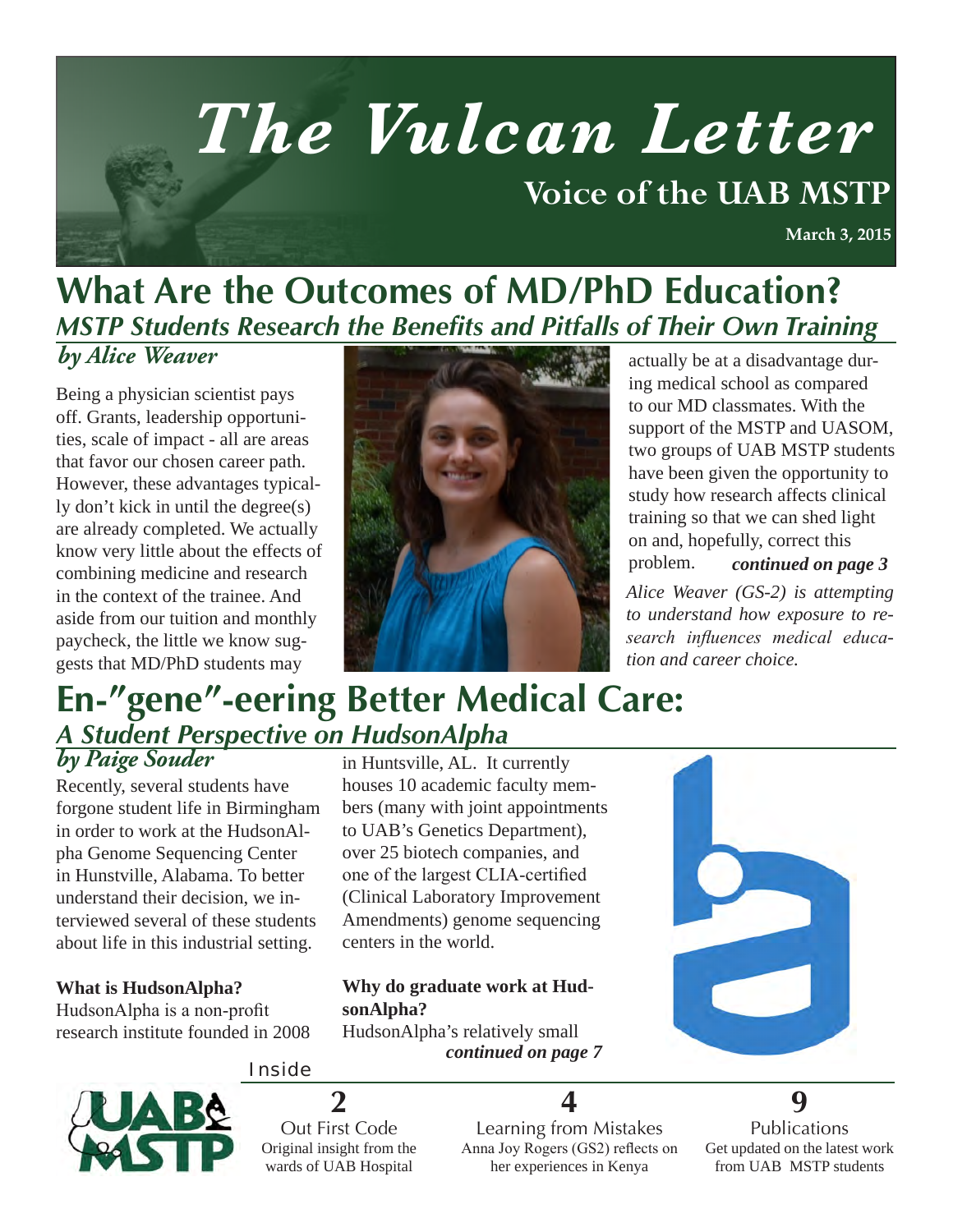### **Our First Code**

### *by Jeff Singer*

*Preface: This reflection was written in 2012 for the UA-SOM: Voices in Words Literary Journal during my MS2 year of medical school. Three years later, I can say that it accurately reflects my thoughts and feelings at the time it was written. However, the reader should note that like medicine, my views are ever-evolving and undergoing refinement. It is my hope that this story will resonate with others, but many may not find it personally apposite. In either case, it is a perspective to consider.*

The heart is a powerful organ. Pumping about 100,000 times a day, it sends five liters of blood coursing over 60,000 miles of vasculature every minute. That is, until it fails. I thought that the countless hospital dramas on television with ubiquitous heart attack and defibrillation scenes might better prepare me for the first time I witnessed a gurney being wheeled into the ER. Several students and I were participating in a voluntary shadowing activity. The attending physician turned to us with a grin and said, "Stay back, but come watch this." My peers teemed with excitement at the prospect of watching a real-life cardiac arrest. We were so lucky to have such an incredible learning opportunity; I felt neither luck nor excitement as I observed the chaos. I saw only a scared and confused man, whose clothes had been cut from his body, hooked up to a dozen wires and tubes. "Look at the bundle branch block," a student whispered to me with an eager smile referring to the patient's EKG pattern. "Look at his face. It's wrenching in pain," I wanted to reply, but couldn't muster it. I nodded my head in agreement.

I had just completed the cardiac learning module, so a million figures and PowerPoint slides should have



been whirling through my head. I understood many of the drug names, differential diagnoses, and clinical reasoning jumps that would ultimately uncover the patient's ailment. However, I felt uneasy the entire time that we stood there, just outside the room. The man on the stretcher was not a "clinical vignette", or a conglomeration of physical exam findings, EKG readings, and laboratory tests. He was a human on the brink of confronting his mortality surrounded by a handful of experienced professionals – and, of course, a small yet enthusiastic crowd of first-year medical students.

"Can we keep the EKG?" one of the medical students asked. "Awwww, our first code!" another chimed in as we walked away from the room. I felt increasingly uncomfortable. Our code? It seemed indefensible to take ownership over what we just witnessed. Keep the EKG? An electrocardiogram is, in its truest sense, a representation of the inner workings of a person's heart. Disregarding the obvious HIPAA concerns, it seemed tasteless to keep a patient's medical record as some sort of personal trophy or keepsake. Again, I bit my tongue. Luckily, further unease was short-lived, as our session ended and I left for home.

That afternoon continues to resonate with me. Thankfully, my reflections are now more developed than simply visceral disgust with my peers. During the session, they disregarded the human for a set of symptoms, and later prized the entire afternoon as an educational milestone. While this seemed reprehensible, it is precisely the way in which medical education is taught. Sure, we hear axioms of "treat the whole patient", but, more often than not, our achievements are measured in how well we recognize patterns. The patterns may be intricate and difficult, but word association and pattern recognition comprise the bulk of our multiple-choice exam questions. So, why wouldn't students get excited when presented with real-life scenarios in which their pattern recognition skills can be applied? This is how we're encouraged to approach problems in the first two years of medical school. Or rather, this is how we're incentivized to think based on the payoff of good grades. In clinical settings involving complaints beyond the scope of our ever-growing knowledge base, it is no wonder why some are excited to see a familiar pattern...even if that pattern indicates possible death. **2**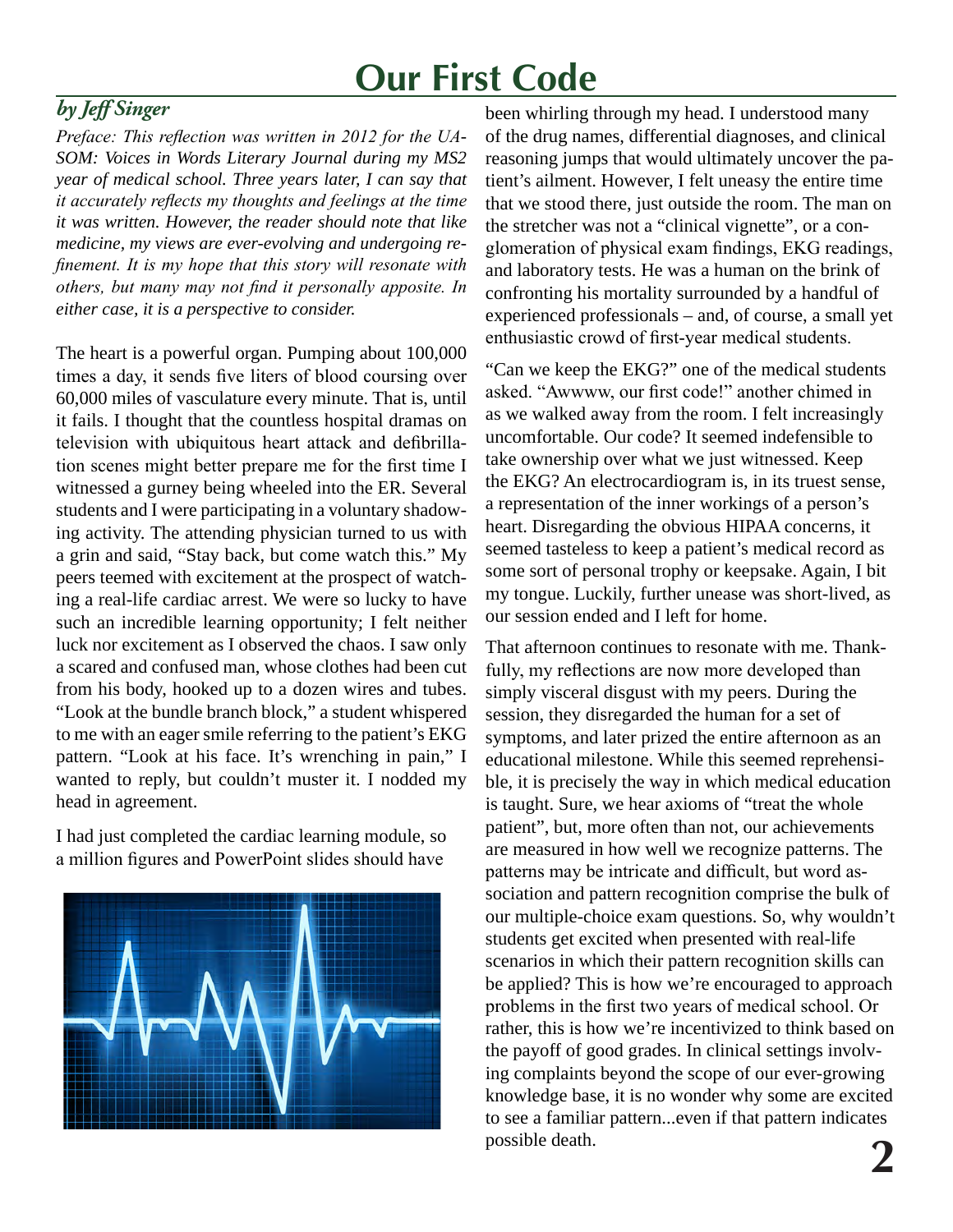### **Our First Code, continued**

Furthermore, as uncomfortable as it may be to admit, patients are milestones in our education. Prizing electrocardiograms still seems perverse to me, but the sentiment of "you're lucky to see this", is not wholly false. As prospective medical students, many of us (myself included) gushed in interviews over the "patient population" that we would learn from during medical school. Some of us (me again) even based application decisions on this notion. However, while I still wholeheartedly agree with this idea, it is much more difficult to apply the same line of thinking to individual patients I meet. I'm grateful to train at a medical school where chronic diseases growing in prevalence, such as diabetes and hypertension, are overrepresented in the general patient population. Yet, no part of me is ever glad to see a patient with these afflictions – even if it presents a valuable learning opportunity.

My peers' reactions in the ER showed excitement in their education, which is a good thing in itself. However, I would argue that maintaining a sense of the patient's perspective leads to more compassionate medicine. Enthusiasm for progressing as a medical thinker might easily be confused for a lack of concern. There is extensive literature on the perceived decline of empathy as students progress through their medical training<sup>1-3</sup>. One study suggested that the transition into third-year clinical rotations is where one sees the largest drop in the measured morality of students<sup>4</sup>. The authors believe a lack of role models, time pressure, high volume of information to learn, and other factors are at play. Additionally, my experiences indicate that the transition between textbook and patient-based learning may factor into this. Up until this point in our lives, we've had the luxury of seeing the sick only as fellow humans in need of help. Our unfamiliarity with pathophysiology and diagnostic criteria left us only to focus on the person in front of us. In the classroom, we are presented with epidemiology and pathogenesis, devoid of interpersonal interaction. Brief vignettes and clinical scenarios may attempt to bridge that gap, but they *continued on page 8*



### **MD/PhD Training, Cont'd**

The first study looks at ways in which the clinical abilities of MSTP students are affected by PhD training. Over the last decade, MD/ PhD students across the country have become increasingly worried that taking 3-4 years off between MS2 and MS3 years makes it difficult to do well on clinical clerkships. Less-than-ideal clerkship grades and exam scores are a definite disadvantage on residency applications and can be a significant source of anxiety for students. In response to these concerns, many programs now offer and/or require a clinical continuity course to help maintain clinical skills during PhD training. The UAB version, MSTP 795 Continuing Clinical Education, features a variety of clinical training opportunities including patient encounters, shadowing, simulation labs, and case discussions. Although the NIH strongly encourages these types of courses, it's not clear how they should be structured or how effective they are. A single study out of Vanderbilt University demonstrates that students who take a clinical continuity course have higher MS3 grades and exam scores than students who do not. This report suggests that "something is better than nothing," but fails to identify the activities of greatest benefit.

To answer this question, we are investigating the impact of MSTP 795 on clinical performance and student confidence. First, academic outcomes including clerkship grades, shelf exam scores, and Step 2 exam scores will be compared between UAB MSTP students *continued on page 6* **3**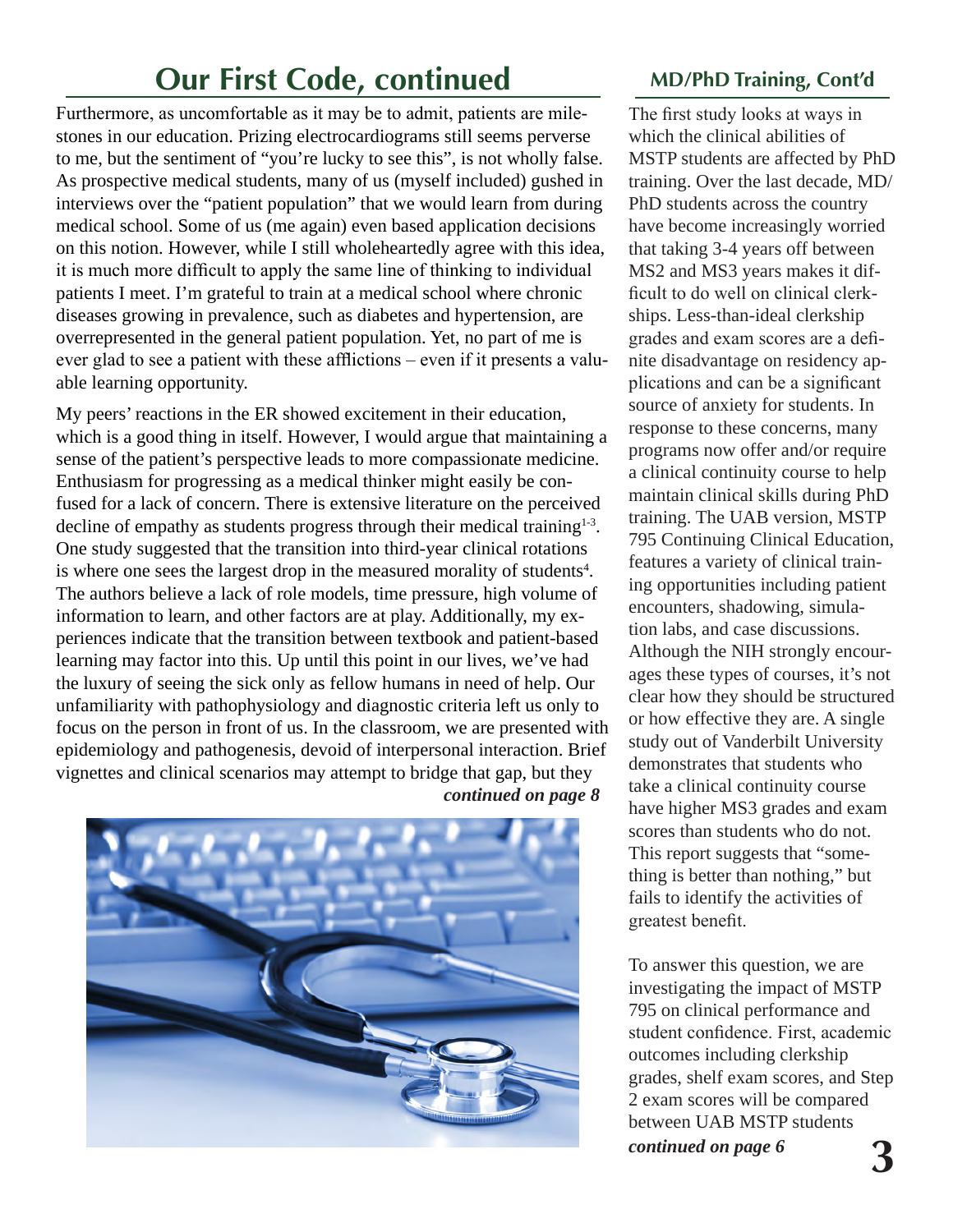### *by Anna Joy Rogers* **The Importance of Mistakes** *Vulcan Staff Member Writes on Lessons Learned from Research in Kenya*

I sometimes get the question, "Doesn't a master's degree provide you with enough skills to do research? Why do a PhD?" I don't know how other doctoral students answer this question, but for me, the answer is simple. I get four years of protected time to make research mistakes and learn from them. As a MSTP student collecting my dissertation data in Kenya, I get to add on a layer of cross-cultural challenges to the regular difficulties that other PhD students encounter.

#### **Lesson #1: Discuss authorship issues early and frankly**

Two years ago, I worked for a summer on a collaborative research project across four institutions. In addition to familiarizing myself with the literature, gathering data, and learning a statistical program to analyze the data, I joined in on many of the team calls. When it came time to write the manuscript, I dutifully wrote up my section of paper. A month later, as the team was circulating the manuscript draft, they began discussing turning my section into a full-blown paper, and thus taking it out of the current manuscript. They complimented my work highly, and asked if I was okay with that. Naively thinking that it made no difference to my authorship on the paper, I accepted their accolades and agreed to work on my section separately. Little did I know that my name would drop from the authorship list to the acknowledgement section of the article, which was published in a widely respected journal. Fast forward to Kenya. As I doctoral student, I primarily work on my project with my two Co-PIs. I personally conducted all the data collection, analysis, and write up for an abstract. When I submitted the abstract to a conference, I only listed three authors: myself and my two mentors. It made sense to me. But little did I know that it would get me in a good deal of trouble. While the work was indeed my own, I failed to recognize that the research infrastructure – and thus the individuals who established that infrastructure – made my research possible and thus deserved recognition. In

*Anna Joy Rogers (GS-2) is researching how to better prevent mother-to-child transmission of HIV in Kenya.* 

international settings, collaboration with local researchers not only enables the work, but it also empowers the host country to have ownership over and take action on the results of the research. Thus, regardless of the research setting, it is crucial to talk frankly with collaborators about who should get credit for the work that is being done.

#### **Lesson #2: Always involve the Institutional Review Board**

I'm not sure how the IRB feels about this analogy, but I sometimes think of myself as a teenager and them as my research parents. Basically, they are interested in my safety (and the safety of those around me). If my activities are legitimate, they happily give me the go-ahead. If not, they may set a curfew. If I step out of bounds, I could get grounded for a few weeks. I once made the mistake of pretending like if I ignored the

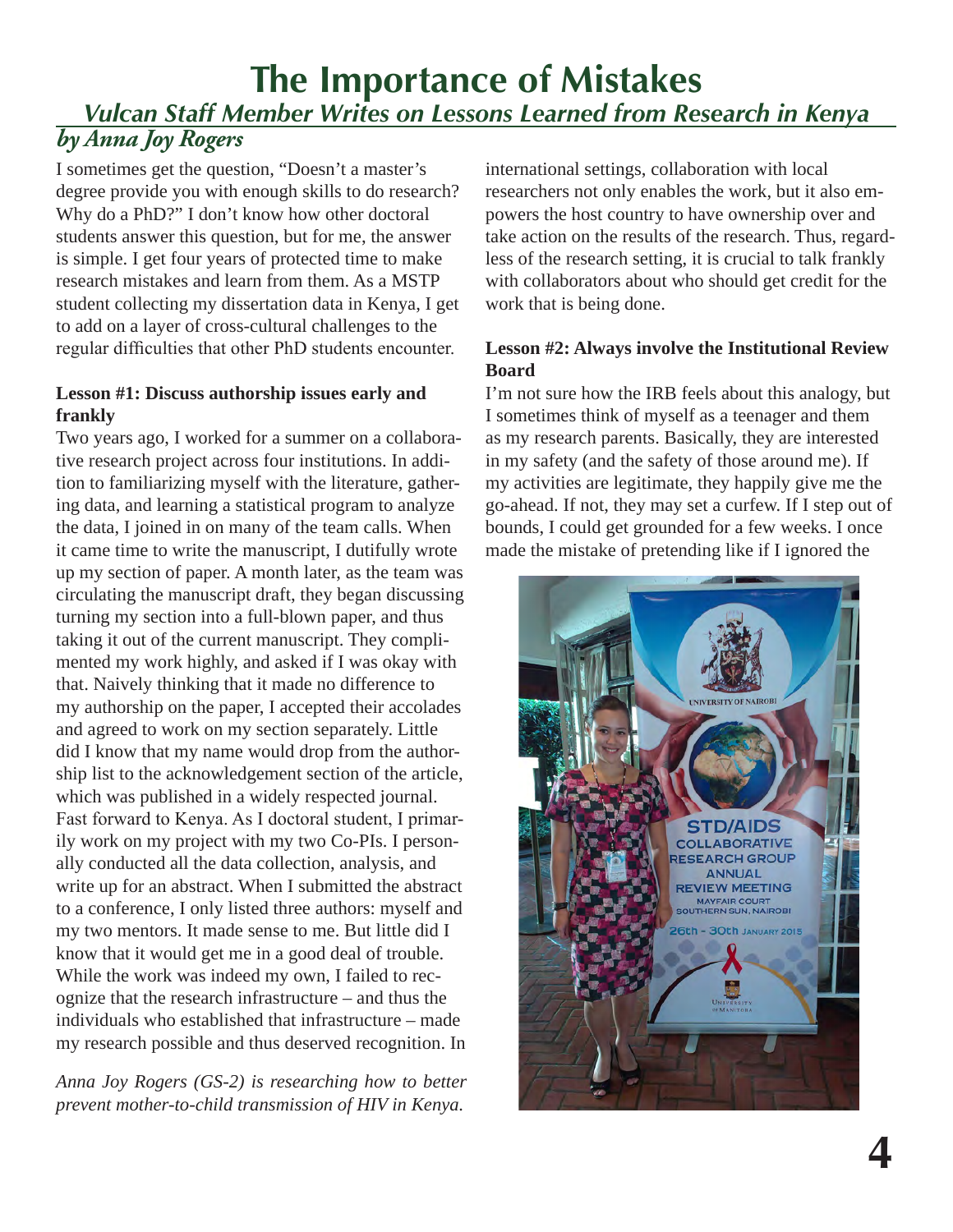### **The Importance of Mistakes, continued**



IRB, it would just cease to exist. I conducted my lowrisk research in a small population and was willing to not publish it as the price to pay for not writing an extensive protocol.

In retrospect, my actions were like sneaking out of the house at midnight to go get ice-cream and assuming my parents would overlook that harmless activity. There are three reasons why that was the wrong decision: 1) It would have been incredibly easy to call up the IRB and ask whether I might be eligible for exempt status. 2) I short-changed myself on the opportunity to write a human subjects protocol and think through the reasons for my research decisions. 3) I later really wished that I could have published the data. While retroactive IRB approval is possible in some situations, they (like your parents) would much rather you hadn't sneaked out in the first place.

#### **Lesson #3: Don't try to save the world in your first week**

One of my main reasons for wanting to work in a lower-resource international setting is my strong belief in the concept of capacity building. Empowering local researchers with higher-level skills through training

that is not widely available in their home country allows them to take their own steps towards progress. My first week in Kenya, I was invited to assist a grant-writing instructor in a two-day workshop. As fate would have it, that same week, a young local investigator approached me about helping him write a grant. Perfect! (Or so I thought.) Before finding out this individual's prior training, skill level, and interpersonal skills, I happily agreed to help.

I launched into assisting him with a literature review, refining his specific aims, and contacting potential collaborators. Little did I know, this individual had a weak research background and due to poor interpersonal skills, ended up damaging my relationship with a few collaborators. While I have since come across very talented Kenyan investigators whom I have been honored to partner with, I was unwise to try and implement my world-saving ideas in my first week on the ground with that individual.

In summary, I'm thankful that I have these PhD years to make mistakes and learn from them. Hopefully, after reading this article, you'll make one fewer mistake than I did.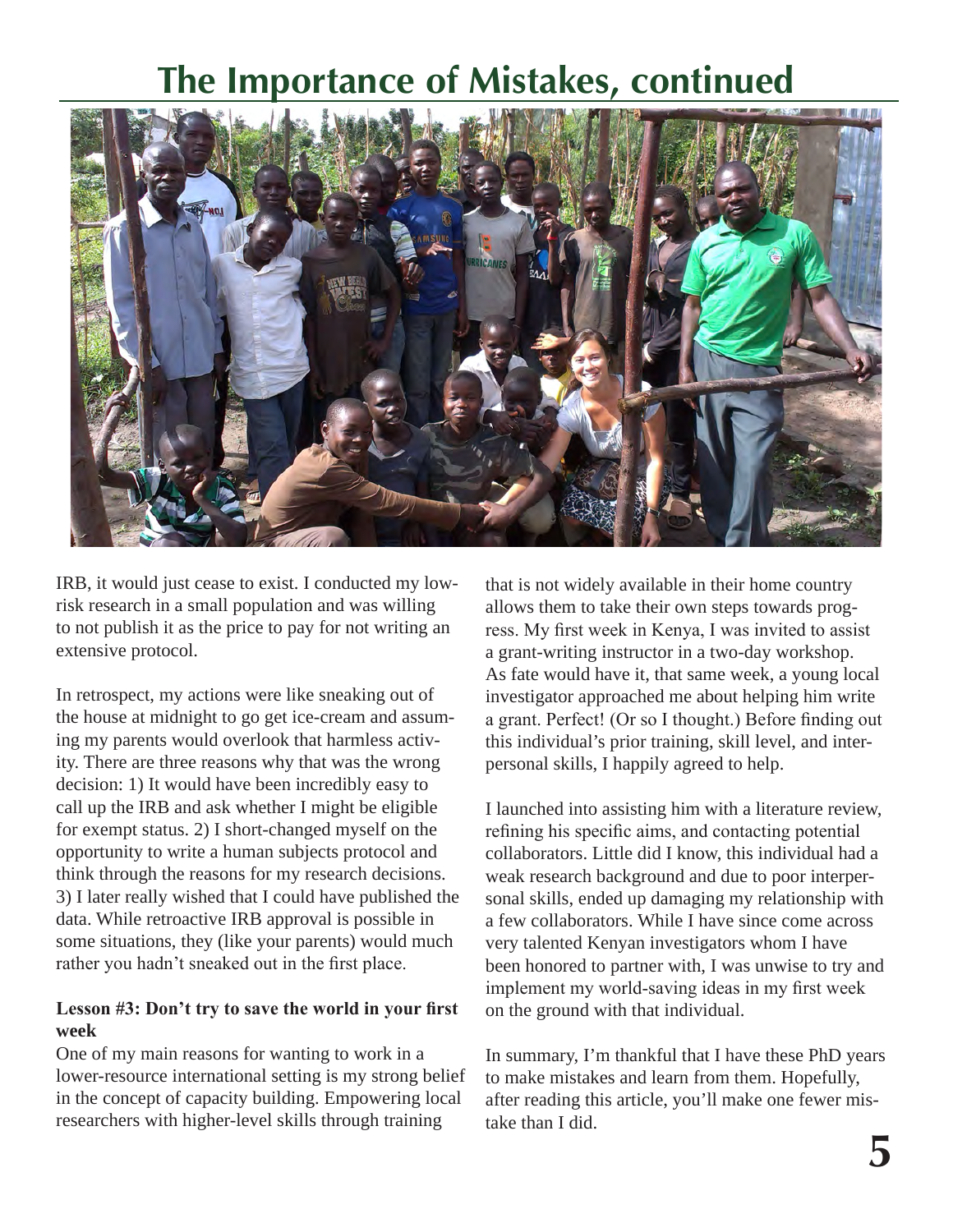#### **MD/PHD Training, continued**

pre-MSTP 795 and UAB MSTP students enrolled in MSTP 795 to determine if and to what extent the course improves clerkship performance. Second, a longitudinal survey will be given to students at three different time points in their graduate school years to identify how students perceive and predict their clinical performance level. This project, the work of the MSTP Griffin Society, started data collection in Summer 2014. When completed, we will know which clinical abilities suffer most during the MD/PhD leave of absence and which educational strategies soften the blow.

The second study evaluates how research during medical school impacts clinical career outcomes. Medical students interested in research have many different options including informal experiences, like summer research, as well as structured programs with a separate research curriculum, such as the MSTP. The UASOM and many other schools have recently introduced a research requirement as part of medical training, although there is significant variety between schools as to how these experiences are set up, from 8 weeks of Scholarly Activity at UAB to a full year of research training at Duke. We still don't really understand if and how required research experiences affect the type of career students choose, much less the impact of length of time or formal classwork. We have developed a survey for UASOM alumni, with particular emphasis on those who graduated in the 5 years before and after the introduction of the Scholarly Activity clerkship requirement. The first half of the survey contains descriptive questions about research experiences during medical school, including type of research, productivity, mentorship, and impact on career goals. The second half of the survey has questions relating to post-medical school training, including residency match, fellowship/faculty positions, current involvement with research, and satisfaction with career choices. Survey responses will be used to answer questions about how different types of research are associated with career outcomes: does Scholarly Activity make UASOM students more or less likely to continue research as residents and attendings? How much is the right amount of research time during medical school? Is it more beneficial to do research as a MS1 or MS4? *continued on page 9*

### **Student Spotlight Brian Warmus - MS3**



Frontotemporal Dementia (FTD) is a progressive neurological and cognitive disorder that accounts for roughly twenty percent of young onset dementia cases. Current treatment for this disease is limited to symptom management, and patients typically only survive between two and ten years following diagnosis. However, recent work by Brian Warmus in the laboratory of Dr. Erik Roberson has identified a potential therapy that targets an underlying abnormality of this debilitating disease. Outlined in a recent publication in The Journal of Neuroscience, Warmus et al. characterized a novel mouse model that displays behavioral abnormalities reminiscent of FTD and possesses neuronal impairment in its ventral striatum and insular cortex; regions of the brain known to malfunction in FTD. Specifically, the mouse neurons in these brain regions demonstrated diminished expression of anchoring proteins at their synapses, as well as a reduction in the expression of excitatory receptors such as the NMDA receptor. Intrigued by this finding, Warmus et al. then went on to show that treatment of this mouse model with cycloserine, a NMDA receptor co-agonist, was able to rescue this impairment in NMDA receptor function and repair the behavioral and physiological deficits observed in this model. Excitingly, deficits in these mice could be repaired as far out as one year from initial observation of FTD symptoms, and cycloserine has already been FDA approved for the treatment of tuberculosis, potentially facilitating its translation into clinical use. Brian hopes to build on this recently published work by examining what effect cycloserine treatment has on observed neuronal pathology in this model of FTD. Outside of the lab, Brian enjoys spending time with his family and playing soccer and ultimate Frisbee.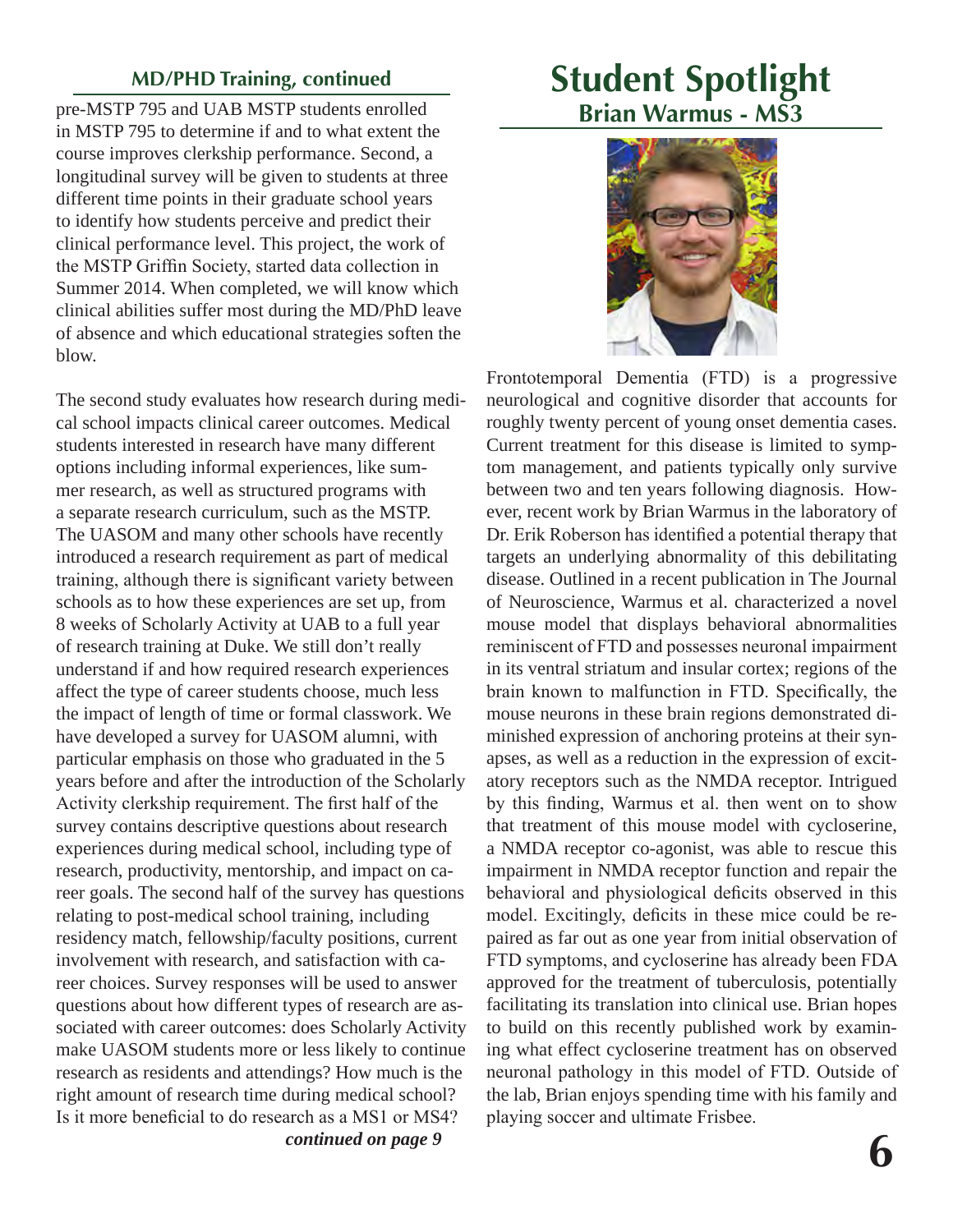## **HudsonAlpha, continued**

size and impressive scientific resources provide a unique opportunity for graduate trainees to work on the frontlines of next-generation sequencing data generation and analysis. The institute currently has many translational research projects and other large scale genomic projects, such as the public research consortium, ENCODE (Encyclopedia of DNA Elements). The projects utilize a wide array of techniques such as whole-genome sequencing, methylation analysis, RNASeq, miRNA-seq, ChIP-seq, and metabolomics, so if you are at all interested in learning how to work with "big data," HudsonAlpha is the place to be.

#### **What are you currently working on?**

*Ryne Ramaker (Graduate Student, Year 1)* I'm working on a smattering of projects that broadly fall under theme of developing analysis methods, particularly those equipped for integrating metabolomics with functional genomics to help understand novel disease pathways and identify candidate therapeutic approaches. The specifics of the projects I'm working on range from developing new analysis programs (shameless plug: https://github.com/rramaker/IPA), analyzing primary brain tissue of neuropsychiatric patients as a part of the Pritzker Neuropsychiatric Disorders Research Consortium, and identifying prognostic markers for pancreatic cancer patients with the UAB pancreatic cancer SPORE group.

#### *Drew Hardigan (Graduate Student, Year 1)*

I'm currently working on utilizing next-generation sequencing to investigate circulating miRNAs and other non-coding RNAs in human plasma as biomarkers of disease. We are currently applying this method, in collaboration with physicians at UAB, to identify biomarkers of colorectal cancer and alterations in the adenoma-adenocarcinoma sequence with the goal of detecting pathogenic/neoplastic changes earlier than current methods. In addition to working at the lab bench, I'm learning how to utilize bioinformatics and computational approaches to investigate basic biological questions that are related to our work, such as the detection and functional relevance of novel miRNA isoforms (isomirs).

#### **How difficult was the transition from UAB to HudsonAlpha?**

Although Huntsville is only an hour away, moving here from Birmingham for our graduate work has definitely presented unexpected challenges, both academically and socially. Many of these challenges have been solved as they have arisen, and the MSTP administration has been very helpful in navigating this experience by, for example, coordinating graduate coursework with appropriate local or online options. There aren't many graduate students on campus yet, which has challenged us with a steep learning curve. We've been forced to work much more independently than we did in some other labs we rotated with previously. Nevertheless, we have really enjoyed the opportunity to work in such a unique environment and we are very satisfied with our decision to come to HudsonAlpha.

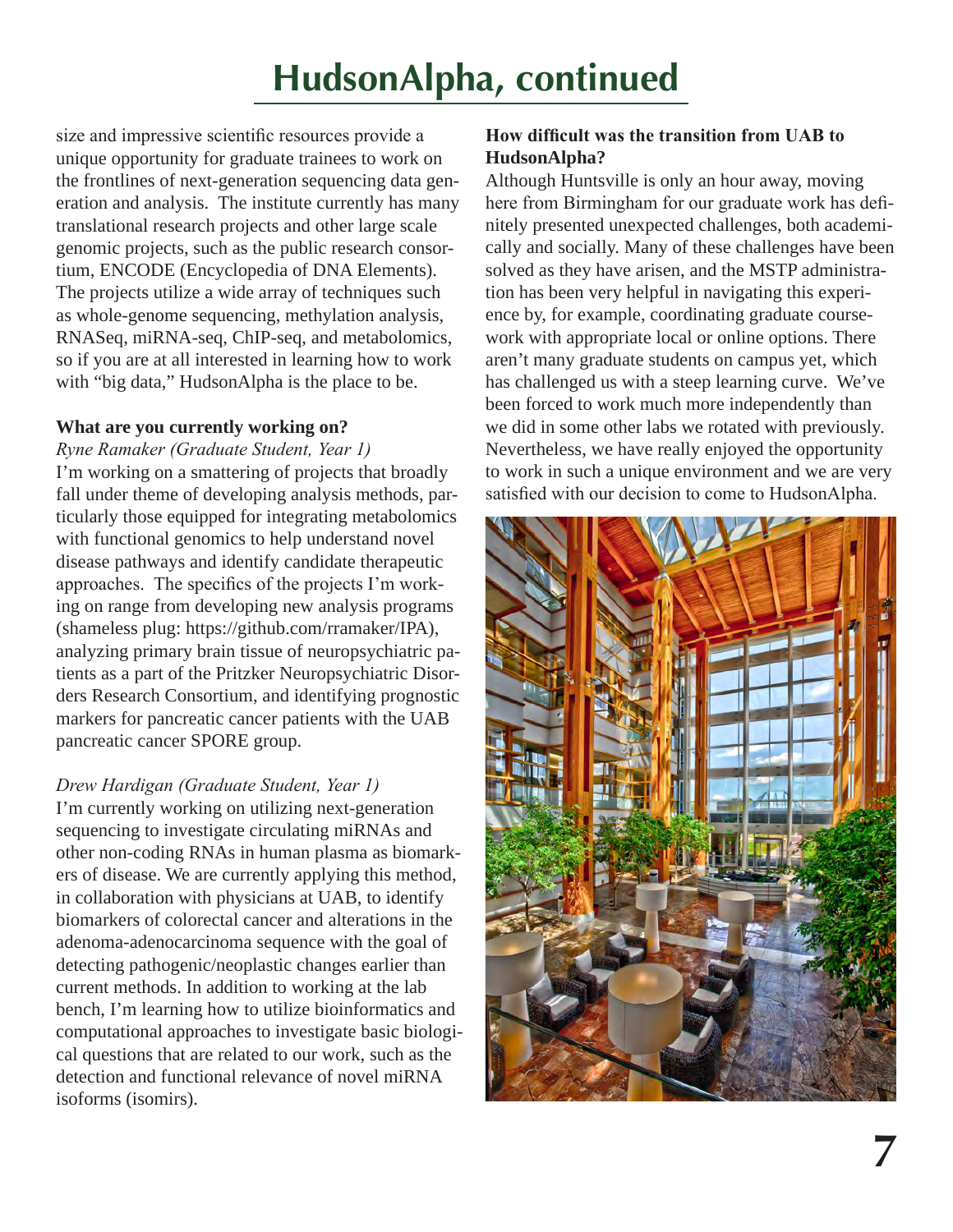are poor substitutes for sitting down and hearing a patient's story. As our knowledge of medicine grows and we are able to systematically dissect away (sometimes literally) the illness from the individual, it is natural to feel personal satisfaction in recognizing the inciting malady and proper course of treatment. However, in the pursuit to uncover the illness, we cannot forget about the patient. I feel mildly apologetic to bring up the trite adage of "treat the patient, not the disease", because it has always struck me as a vague and obvious proclamation. It is pretty clear that physicians should talk to their patients and address their concerns even beyond filling out the prescription pad. However, tempering our personal excitement, ambitions, and desires is also appropriate because they distract us from what is important and could project a lack of empathy.

Although I continue to dwell on that afternoon of "our first code," I've said nothing to the attending or the other students involved. Medicine is an intensely hierarchical profession with what Frederic Hafferty describes as a "hidden curriculum" in regards to ethical and professional conduct<sup>5</sup>. Since Hafferty's landmark paper was published, medical schools do a great deal more to emphasize the formal instruction of ethics. However, I still fear that any mention of my feelings from that afternoon might be taken as accusatory and insubordinate. Even if addressing the issue with the utmost tact and respect, I worry over the foreseeable backlash that might ensue from questioning a peer's enthusiasm or a supervisor's attitude. I do not pretend to have the solution or a deep understanding of all the forces at work that shape how the hospital functions. All I do know is that as an (perhaps overly) idealistic first-year medical student, I felt and continue to feel that compassion is one of the most important attributes in our profession. After all, the heart is a powerful organ.

References

2.Chen D, Lew R, Hershman W, Orlander J. Across-sectional measurement of medical student empathy. J Gen Intern Med. 2007;22:1434–1438.

3.Newton BW, Barber L, Clardy J, Cleveland E. Is there hardening of the heart during medical school? Acad Med. 2008;83:244 –249.

4.Hojat, M., Vergare, M.J., Maxwell, K., Brainard, G., Herrine, S.K., Isenberg, G.A., Veloski, J. and Gonnella, J.S. The Devil is in the Third Year: A Longitudinal Study of Erosion of Empathy in Medical School. Acad Med. 2009; 84:1182–1191. 5.Hafferty, F.W. "Assessing the Impact of the Hidden Curriculum on the Process and Content of Medical Education." Acad Med 1995; 71:629-30. **88. In the content of Medical Education."** Acad Med 1995; 71:629-30.

### **Our First Code, continued ANNOUNCEMENTS**

Congratulations to Mark and Sandy Pepin on the new addition to their family! Amélie Dawson Pepin was born on February 21st, 2015 at 1:12 PM, and weighed 7 pounds and 5 ounces.

Additional congratulations to Mark Pepin for his 6th place finish in the Mercedes Marathon!

Congrats to Tyler McCaw for his 15th place finish in the Mercedes Marathon!

Congratulations to Brandon Pope for his recent engagement to Rachel Jackson!

Congratulations to former MSTP Student Juan Calix who is now the proud father of triplets. Julio Selig, Emile Mercer, and Juan Mateo were born on November 3rd, 2014.





<sup>1.</sup>Hojat, M., Mangione, S., Nasca, T. J., Rattner, S., Erdmann, J. B., Gonnella, J. S. and Magee, M. (2004), An empirical study of decline in empathy in medical school. Medical Education, 38: 934–941.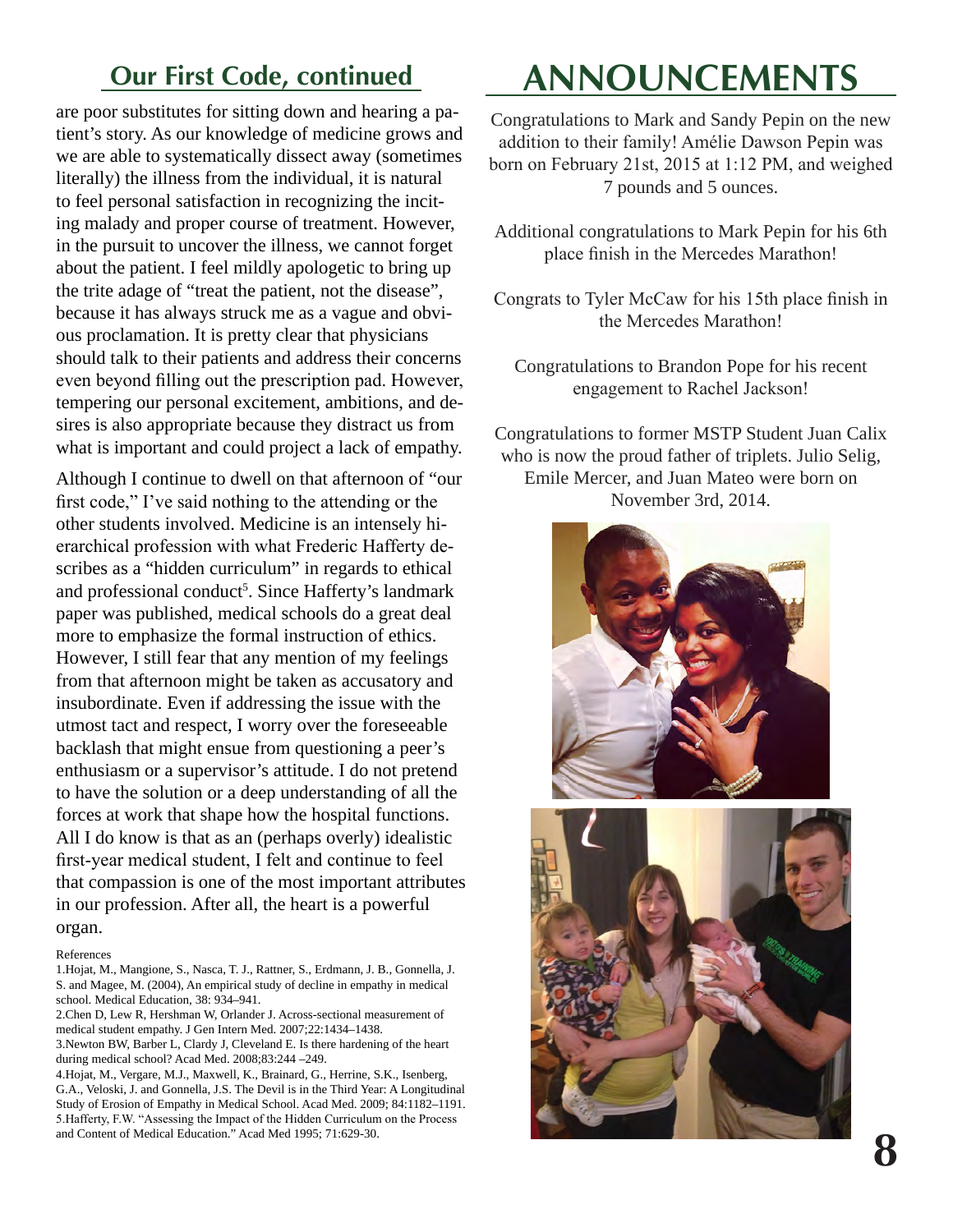# **Publications**

Smith PD, Shimamura M, Musgrove LC, **Dennis EA**, Bimczok D, Novak L, Ballestas M, Fenton A, Dandekar S, virus Enhances Macrophage TLR Expression and MyD88-Mediated Signal Transduction To Potentiate Inducible Inflammatory Responses. J Immunol. 2014 Oct 29.

Glover ME, Pugh PC, Jackson NL, **Cohen JL**, Fant AD, Akil H, Clinton SM. Early-life exposure to the SSRI paroxetine exacerbates depressionlike behavior in anxiety/depressionprone rats. Neuroscience. 2014 Nov 4;284C:775-797.

**Reish NJ**, Boitet ER, Bales KL, Gross AK. Nucleotide Bound to rab11a Controls Localization in Rod Cells But Not Interaction with Rhodopsin. J Neurosci. 2014 Nov 5;34(45):14854- 63.

Easter SL, Mitchell EH, **Baxley SE**, Desmond R, Frost AR, Serra R. Wnt5a Suppresses Tumor Formation and Redirects Tumor Phenotype in MMTV-Wnt1 Tumors. PLoS One. 2014 Nov 17;9(11):e113247.

Erickson BK, Kinde I, **Dobbin ZC**, Wang Y, Martin JY, Alvarez RD, Con- ner MG, Huh WK, Roden RB, Kinzler KW, Papadopoulos N, Vogelstein B, Diaz LA Jr, Landen CN Jr. Detection

of Somatic TP53 Mutations in Tam-<br>pons of Patients With High-Grade Se-<br>rous Ovarian Cancer. Obstet Gynecol. 2014 Nov;124(5):881-5.

**Elkhetali AS**, Vaden RJ, Pool SM, Visscher KM. Early visual cortex reflects initiation and maintenance of task set. Neuroimage. 2014 Dec 5. pii: S1053-8119(14)00991-4.

Rohrbach TD, **Jarboe JS**, Anderson JC, Trummell HQ, Hicks PH, **Weaver AN**, Yang ES, Oster RA, Deshane JS, ley CD. Targeting the effector domain of the myristoylated alanine rich Ckinase substrate enhances lung cancer radiation sensitivity. Int J Oncol. 2014 Dec 17.

Hutcheson NL, Sreenivasan KR, Deshpande G, Reid MA, **Hadley J**, White DM, Ver Hoef L, Lahti AC. Effective connectivity during episodic memory retrieval in schizophrenia participants before and after antipsychotic medication. Hum Brain Mapp. 2014 Dec 11.

McCullumsmith RE, **Hammond JH,** Shan D, Meador-Woodruff JH. Postmortem Brain: An Underutilized Substrate for Studying Severe Mental Illness. Neuropsychopharmacology. Neuropsychopharmacology. 2014 Jan;39(1):65-87.

### **MD/PhD Training, continued**

What type of research involvement maximizes career satisfaction? Is the answer to all these questions dependent on the medical specialty? This project, sponsored by the UAB chapter of the American Physician Scientists Association (APSA), is expected to produce results by the end of the year, from which we hope to create a model to help current UASOM students design a research training plan specific to their career goals.

Although many training pathways exist for physician scientists, we are considered "endangered" by the NIH, as MDs and MD/PhDs alike are often not able to sustain an active career in both research and patient care. Lack of support during training, especially at key transition points, is thought to be a major contributor to this problem. We believe the studies described above will clarify the experiences which are most likely to produce successful physician scientists and suggest potential curricular changes to maximize the education of both MD and MD/PhD students.

**Warmus BA**, Sekar DR, McCutchen E, Schellenberg GD, Roberts RC, Mc-Mahon LL, Roberson ED. Tau-Mediated NMDA Receptor Impairment Underlies Dysfunction of a Selectively Vulnerable Network in a Mouse Model of Frontotemporal Dementia. J Neurosci. 2014 Dec 3;34(49):16482- 95.

**Hull TD**, Kamal AI, Boddu R, Bolisetty S, Guo L, Tisher CC, Rangarajan S, Chen B, Curtis LM, George JF, Agarwal A. Heme Oxygenase-1 Regulates Myeloid Cell Trafficking in AKI. J Am Soc Nephrol. 2015 Feb 12.

**Stoddard MB**, Li H, Wang S, Saeed M, Andrus L, **Ding W**, Jiang X, Learn fert PA, Hahn BH, Ploss A, Rice CM, Shaw GM. Identification, Molecular Cloning, and Analysis of Full-Length Hepatitis C Virus Transmitted/Founder Genotypes 1, 3, and 4. MBio. 2015 Feb 24;6(2). pii: e02518-14.

Mitchell AM, Stone AE, Cheng L, Ballinger K, Edwards MG, **Stoddard M**, Li H, Golden-Mason L, Shaw GM, Khetani S,Rosen HR. Transmitted/ Founder Hepatitis C Viruses Induce Cell-Type- and Genotype-Specific Differences in Innate Signaling within the Liver. MBio. 2015 Feb 24;6(2). pii: e02510-14.

Basu R, **Whitley SK**, Bhaumik S, Zindl CL, Schoeb TR, Benveniste EN, Pear WS, Hatton RD, Weaver CT. IL-1 signaling modulates activation of STAT transcription factors to antagonize retinoic acid signaling and control the TH17 cell-iTreg cell balance. Nat Immunol. 2015 Feb 2.

**The Vulcan Letter Contributors and Editorial Staff:** Alexander Bray Alice Weaver Shima Dowla Paige Souder Anna Joy Rogers Jeff Singer Ryne Ramaker Drew Hardigan  **9**